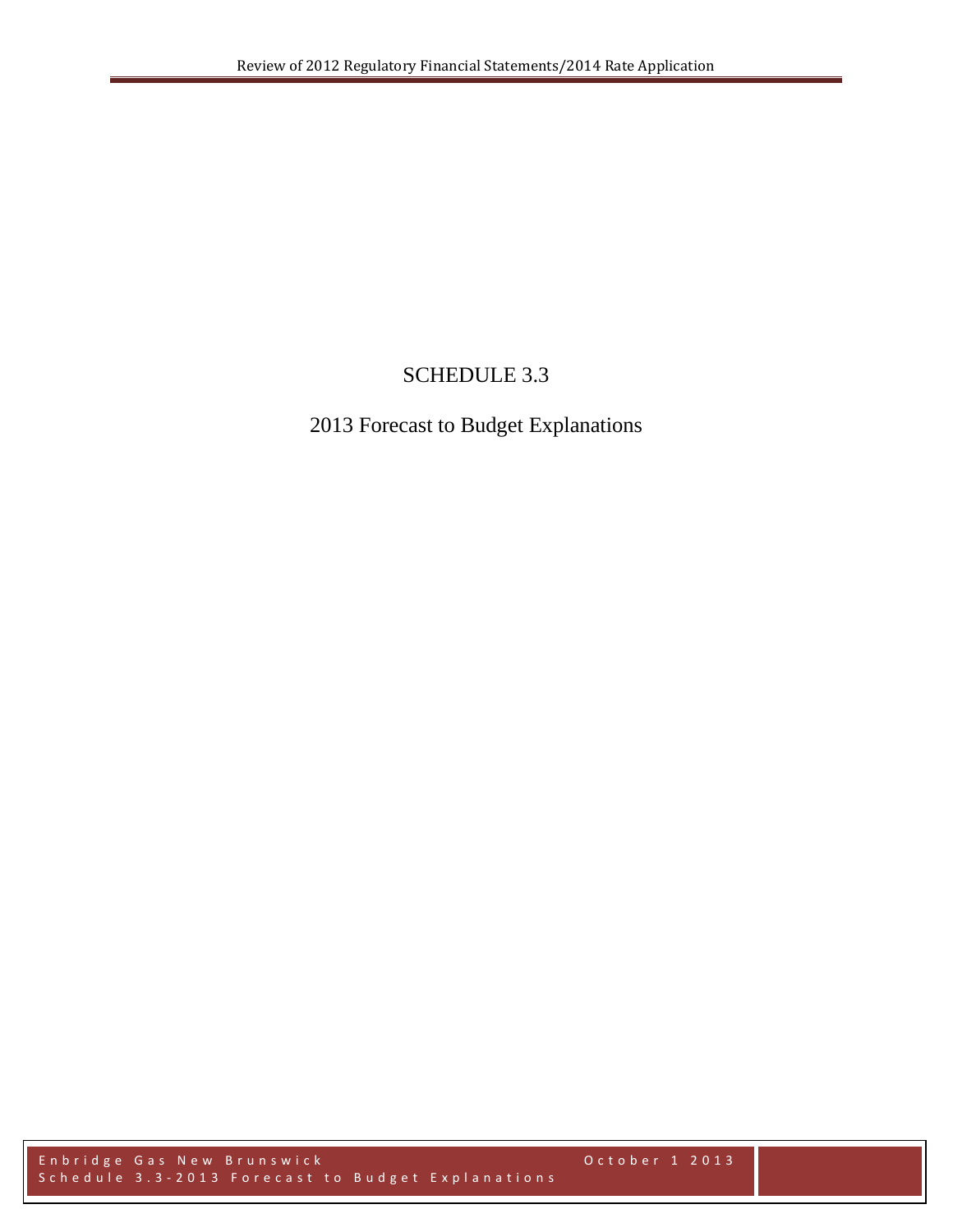## **2013 Forecast to Budget**

### **Overview**

The 2013 Forecast was based on actual results as of May 31, 2013 with forecasts to the end of year. For comparative purposes, variance explanations compare 2013 Forecast results to the 2013 Budget.

### **Revenue**

The table below summarizes EGNB's 2013 Forecast gas distribution revenue, miscellaneous operating revenue, allowance for funds used during construction ("AFUDC") and installation services margin with comparisons to the 2013 Budget.

#### Table 1 **Revenue**

|                |                                              | (1)          |    | (2)           |      | $(3)=(1)-(2)$ |
|----------------|----------------------------------------------|--------------|----|---------------|------|---------------|
| Line           |                                              | 2013<br>2013 |    |               | 2013 |               |
| No.            | (in thousands of dollars)                    | Forecast     |    | <b>Budget</b> |      | Variance      |
|                |                                              |              |    |               |      |               |
| 1              | <b>Operating Revenue</b>                     |              |    |               |      |               |
| $\overline{2}$ | <b>Gas Distribution</b>                      | \$<br>42,302 | \$ | 41,580        | \$   | 722           |
| 3              | Miscellaneous                                | 357          |    | 175           |      | 182           |
| 4              | Allowance for Funds Used During Construction | 11           |    | 42            |      | (31)          |
|                |                                              |              |    |               |      |               |
| 5              |                                              | 42,670       |    | 41,797        |      | 873           |
| 6              | <b>Installation Services</b>                 |              |    |               |      |               |
| 7              | Revenue                                      | 818          |    | 590           |      | 228           |
|                |                                              |              |    |               |      |               |
| 8              | Cost of Goods Sold                           | (603)        |    | (383)         |      | (220)         |
| 9              |                                              | 215          |    | 207           |      | 8             |
|                |                                              |              |    |               |      |               |
| 10             | Total Revenue                                | \$<br>42,885 | \$ | 42,004        | \$   | 881           |

#### Operating Revenue

• Gas Distribution Revenue: gas distribution revenues are forecast to end 2013 \$0.7 million over budget, due to an increase in actual usage by customers as compared to the budget (\$1.1 million) and an increase in customer attachments (\$0.4 million), offset by warmer than normal weather (\$0.8 million).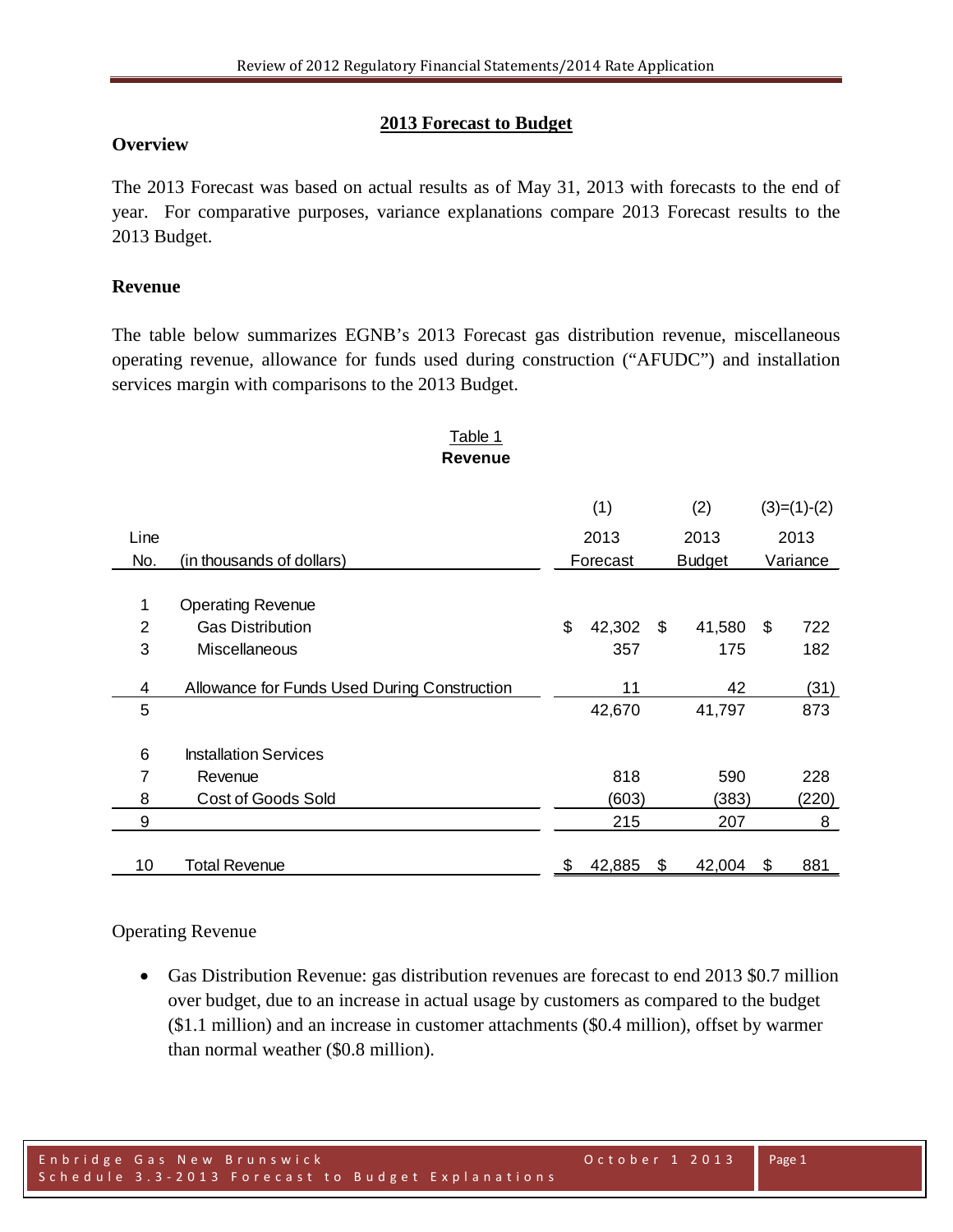• Miscellaneous Operating Revenue: miscellaneous revenues are expected to be \$182K over the 2013 budget, due to late payment charges and other transaction fees collected from customers (\$154K), interest income (\$24K) and Agent Billing & Collection revenue (\$6K) being greater than budgeted, partially offset by rental revenue (\$2K) .

AFUDC is expected to be \$31K under budget, primarily due to lower than budget monthly balances in the CWIP account, of which AFUDC is calculated on.

Installation Services Margin is expected to be \$8K over budget primarily due to growth in the preventative maintenance program.

## **Expenses**

Below is a summary of EGNB's 2013 Forecast operating and maintenance expenses, bad debt expense, amortization of property, plant and equipment, municipal and other taxes, interest on amounts due to associates and affiliates and other interest and amortization of deferred development costs with comparisons to the 2013 Budget.

#### Table 2 **Operating Expenses**

|      |                                                          | (1)<br>(2) |          | $(3)=(1)-(2)$ |               |      |          |
|------|----------------------------------------------------------|------------|----------|---------------|---------------|------|----------|
| Line |                                                          | 2013       |          | 2013          |               | 2013 |          |
| No.  | (in thousands of dollars)                                |            | Forecast |               | <b>Budget</b> |      | Variance |
|      |                                                          |            |          |               |               |      |          |
| 1    | <b>Operating Expenses</b>                                |            |          |               |               |      |          |
| 2    | Operating and Maintenance Expenses                       | \$         | 13,862   | \$.           | 13,870        | \$   | (8)      |
| 3    | <b>Bad Debt Expense</b>                                  |            | 230      |               | 226           |      | 4        |
|      |                                                          |            |          |               |               |      |          |
| 4    | Amortization of Property, Plant and Equipment            |            | 7,233    |               | 7,459         |      | (226)    |
|      |                                                          |            |          |               |               |      |          |
| 5    | Municipal and Other Taxes                                |            | 1,194    |               | 1,195         |      | (1)      |
|      |                                                          |            |          |               |               |      |          |
|      | Interest on Amounts Due to Associates and Affiliates and |            |          |               |               |      |          |
| 6    | Other Interest                                           |            | 9,225    |               | 8,473         |      | 752      |
|      |                                                          |            |          |               |               |      |          |
| 7    | Amortization of Deferred Development Costs               | \$         | 2,910    | \$            | 2,908         | S    | 2        |
|      |                                                          |            |          |               |               |      |          |
| 8    | <b>Total Expenses</b>                                    | \$         | 34.654   | S             | 34.131        | S    | 523      |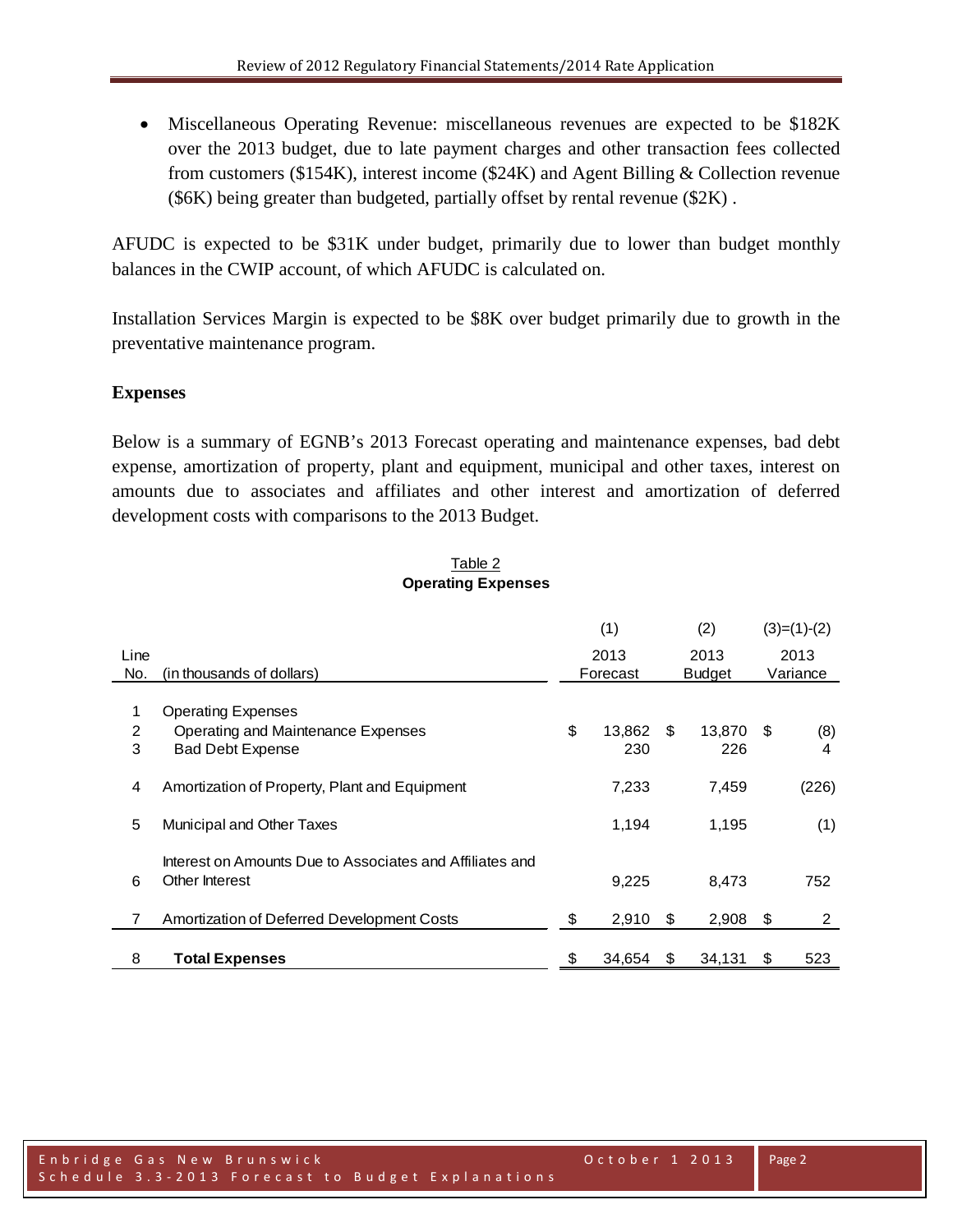### Operating and Maintenance ("O&M") Expenses

EGNB manages its O&M expenses, excluding incentives, at an aggregate level, where EGNB will try to offset increased costs in certain areas with cost reductions or savings in other areas of the organization.

EGNB has grouped its O&M expenses based on major cost categories rather than departments, as seen in the regulatory financial statement format filed with the Board.

|                |                                              | (1)          | (2) |               | $(3)=(1)-(2)$ |          |
|----------------|----------------------------------------------|--------------|-----|---------------|---------------|----------|
| Line           |                                              | 2013         |     | 2013          |               | 2013     |
| No.            |                                              | Forecast     |     | <b>Budget</b> |               | Variance |
|                |                                              |              |     |               |               |          |
|                |                                              |              |     |               |               |          |
| 1              | <b>Labour and Benefits</b>                   | \$<br>8,563  | \$  | 9,189         | \$            | (626)    |
| $\overline{2}$ | Admin/Office Expenses                        | 348          |     | 420           |               | (72)     |
| 3              | <b>Computer and Telecom Services</b>         | 290          |     | 352           |               | (62)     |
| 4              | <b>Professional Consulting</b>               | 2,960        |     | 2,051         |               | 909      |
| 5              | <b>Travel and Training</b>                   | 235          |     | 253           |               | (18)     |
| 6              | Advertising and Promotions                   | 525          |     | 414           |               | 111      |
| 7              | Incentives                                   | 97           |     | 225           |               | (128)    |
| 8              | <b>Tools and Safety</b>                      | 235          |     | 167           |               | 68       |
| 9              | Fleet                                        | 525          |     | 564           |               | (39)     |
| 10             | <b>Facilities</b>                            | 715          |     | 666           |               | 49       |
| 11             | Insurance                                    | 468          |     | 342           |               | 126      |
| 12             | <b>NBEUB Assessments</b>                     | 697          |     | 750           |               | (53)     |
| 13             | <b>Corporate Allocations</b>                 | 1,298        |     | 1,613         |               | (315)    |
| 14             | Gas Transportation and Related Activities    | 1,937        |     | 1,901         |               | 36       |
| 15             | <b>Total O&amp;M Prior to Capitalization</b> | 18,893       |     | 18,908        |               | (15)     |
| 16             | <b>Capitalized to:</b>                       |              |     |               |               |          |
| 17             | Property, plant & equipment                  | 5,031        |     | 5,038         |               | (7)      |
| 18             | Development O&M capitalized costs            |              |     |               |               |          |
| 19             | <b>Total Capitalized</b>                     | 5,031        |     | 5,038         |               | (7)      |
| 20             | <b>Total O&amp;M Expenses</b>                | \$<br>13,862 | \$  | 13,870        | \$            | (8)      |

# Table 3 **Operating and Maintenance Expenses**

EGNB's 2013 Forecast O&M expenses are expected to end the year \$15K, or 0.1%, under budget, with the principal drivers for this variance being lower labour and benefit spending (\$626K) primarily due to reduced base pay, commissions, overtime and employee training, partially offset by higher success sharing and pension costs. Other under budget categories

Enbridge Gas New Brunswick October 1 2013 Schedule 3.3 - 2013 Forecast to Budget Explanat ions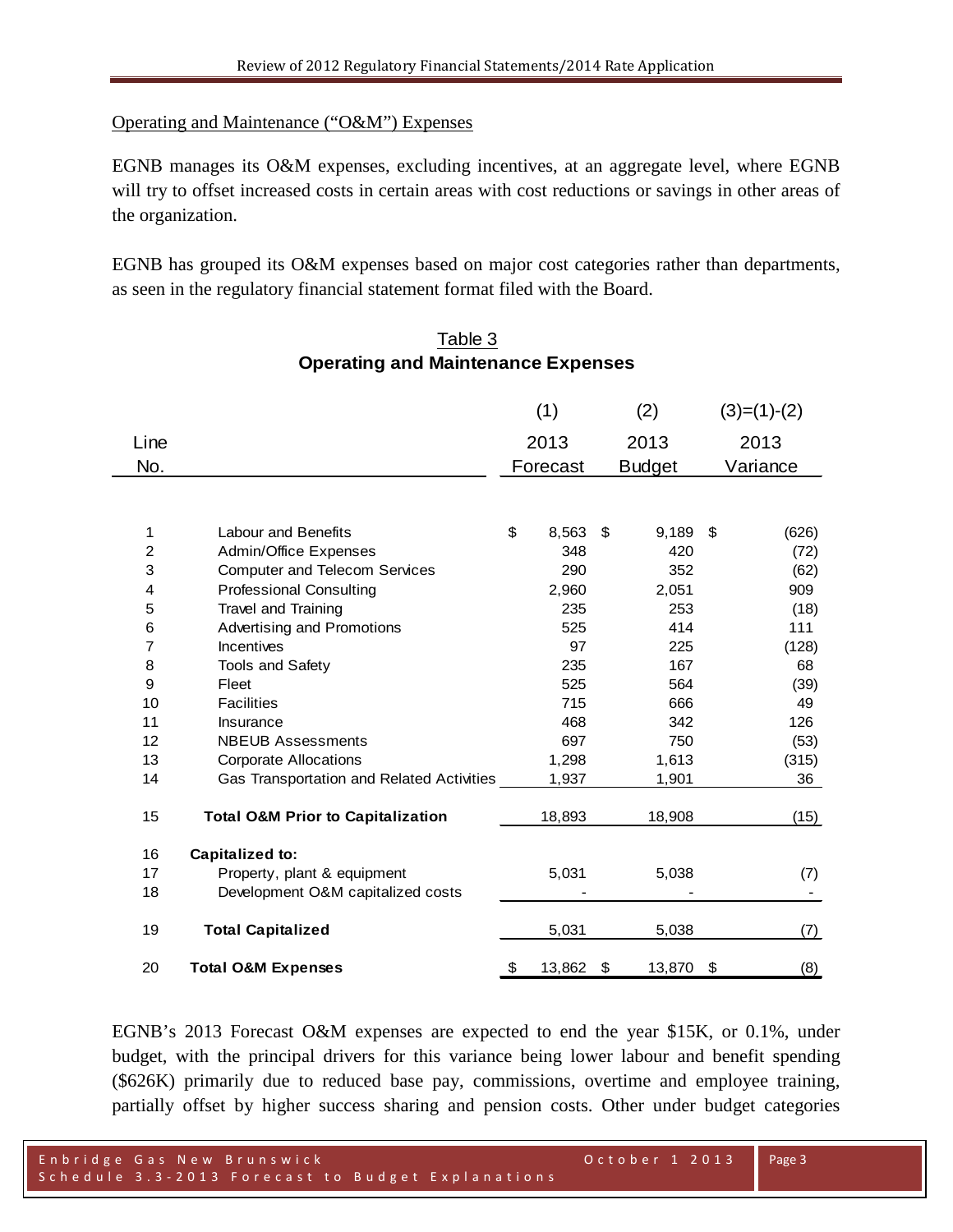include Corporate Allocations (\$315K) due to a reduction in the corporate office allocations received from EGNB's parent company Enbridge Inc., partially offset by an increase in professional consulting (\$909K) driven by legal fees, audit fees, professional consulting and contract services, and an increase to insurance premiums (\$126K) as a result of an increase in premiums for Executive Risk insurance. Other variances within individual O&M expense categories are primarily due to:

- Admin/Office Expenses: administration and office expense are forecast to be \$72K under budget due to lower than budgeted expenditures related to postage and courier costs (\$26K), stationery costs (\$15K), utility costs (\$14K), photocopier and other supplies (\$14K), equipment repairs and maintenance (\$5K), and other miscellaneous office admin expense (\$23K), partially offset by an increase in costs associated with outside services (\$16K), other materials and supplies (\$6K), public awareness costs (\$2K) and other office expenses (\$1K).
- Computer and Telecom Services: computer and telecom services are forecast to be \$62K under budget primarily due to lower cellular/pager costs (\$29K), photocopier and office supply costs (\$16K), office telephone expense (\$15K) and audiovisual supplies and software maintenance costs (\$2K).
- Travel and Training: travel and training costs are forecast to end \$18K under budget due to lower ground transportation costs (\$27K) and meals and entertainment (\$2K), partially offset by increased spending in other travel (\$6K), conference registrations (\$4K) and airfare (\$1K).
- Advertising and Promotions: advertising and promotion expenditures were \$111K over budget primarily due to an increase in advertising and public relations costs (\$85K) due to a refocus in programs, sponsorship activity (\$25K) and trade and civic memberships (\$2K).
- Incentives: incentives expenses are forecast to be less than budget by \$128K due to elimination of incentives programs.
- Tools and Safety: tools and safety costs are forecast to end \$68K over budget due to increased spending on tools (\$16K), public awareness and promotional items (\$21K), uniforms (\$20K), safety related programs and materials (\$3K) and highway permits and Right of Way fees (\$8K).
- Fleet: fleet costs are forecast to be \$39K under budget due to lower fuel and maintenance costs (\$52K) partially offset by increased lease and fleet administration costs (\$13K).
- Facilities: facilities expenditures were \$49K over budget due to increased office rent expenses (\$49K) and office repairs and maintenance costs (\$4K) partially offset by utilities (\$4K).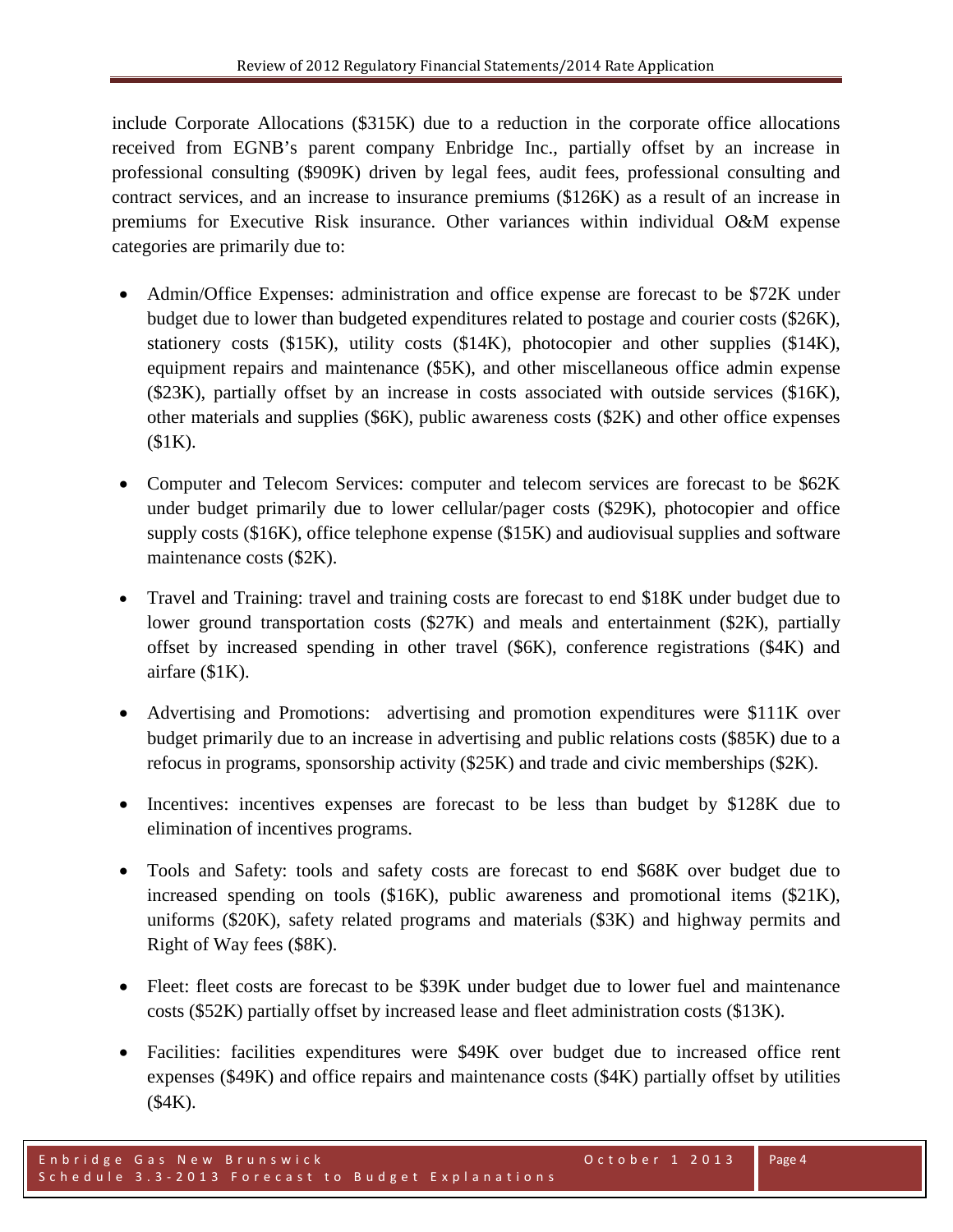- NBEUB Assessments: NBEUB assessments are forecast to be \$53K under budget primarily due to decreased regulatory activity in 2013.
- Gas Transportation and Related Activities: Transportation charges are forecast to be over budget (\$36K) due to lower than anticipated utilization of the Maritimes and Northeast Pipeline Firm Service Agreement.

Amounts capitalized to Property, Plant and Equipment are forecast to be \$7K under budget primarily due to the removal of incentives from O&M allocations and inclusion in Property, Plant, and Equipment at a 5 year amortization rate as per NBEUB decision.

### Other Operating Expenses

Bad Debt Expense is expected to be \$4K over budget due to higher than budgeted account receivable balances considered at risk by year end 2013.

Amortization of Property, Plant and Equipment is expected to be \$226K under budget due to the timing and nature of capital expenditures and an overall reduction in capital expenditures planned as a result of 2012 legislative amendments.

Municipal and Other Taxes were \$1K under budget due to a reduction in the non-residential provincial property tax rate from 2.1860% to 2.1035%.

Interest on Amounts Due to Associates and Affiliates and Other Interest are expected to be \$752K above budget due to the notes retired in 2012 and their associated interest rates varying from budget.

Amortization of Deferred Development Costs is expected to be \$2K over budget due to higher than budgeted amortization of equity call costs (\$6K) partially offset by lower than budgeted amortization of Development O&M (\$4K).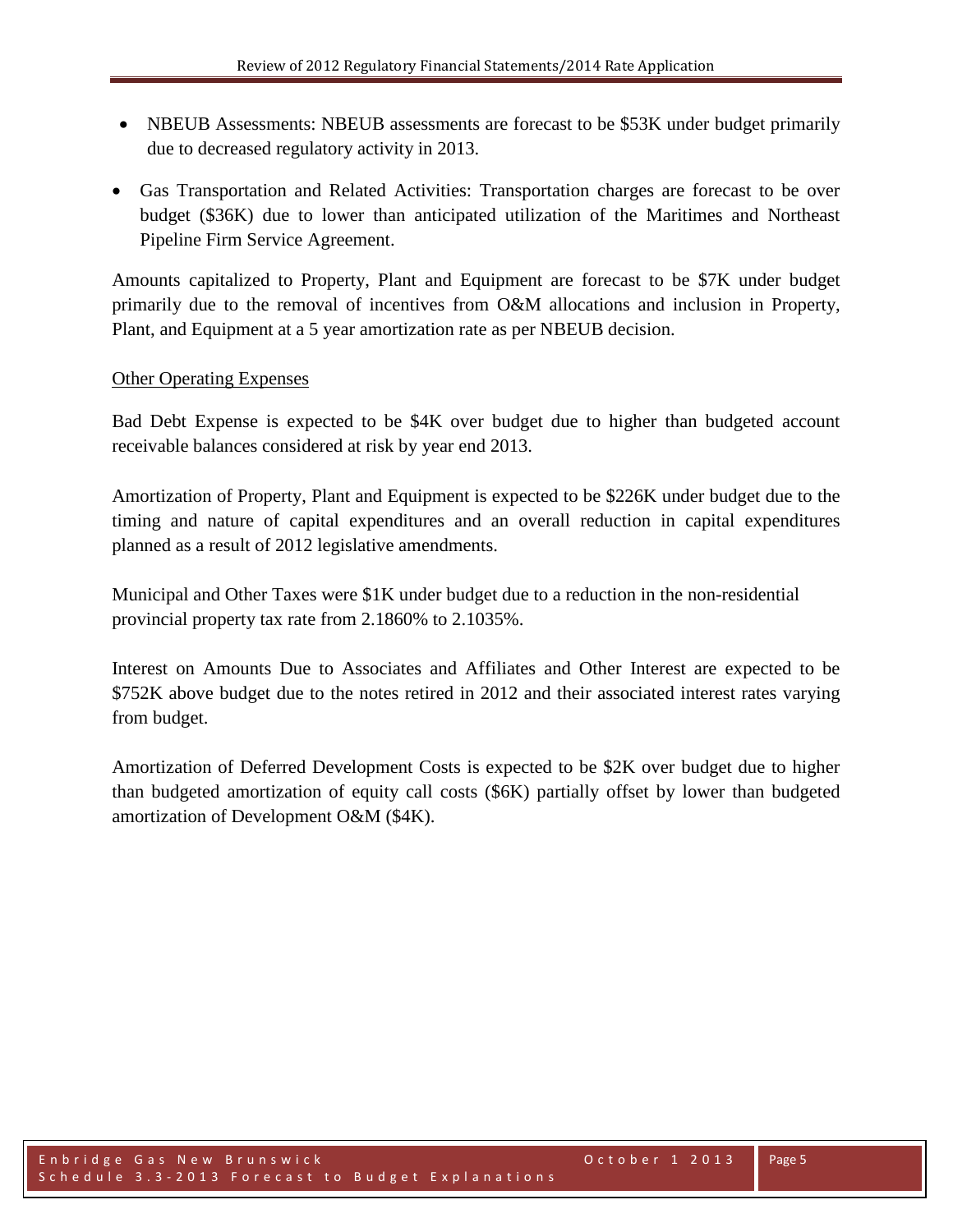### Rate Base

Information with respect to EGNB's year-end Rate Base and the levels of Property, Plant and Equipment, Development O&M capitalized costs, Working Capital allowance and other elements within rate base are provided below.

#### Table 4 **Rate Base**

|             |                                   | (1)<br>(2) |          |    | $(3)=(1)-(2)$ |          |       |
|-------------|-----------------------------------|------------|----------|----|---------------|----------|-------|
| Line        |                                   |            | 2013     |    | 2013          |          | 2013  |
| No.         | (in thousands of dollars)         |            | Forecast |    | <b>Budget</b> | Variance |       |
|             |                                   |            |          |    |               |          |       |
| $\mathbf 1$ | Property, plant and equipment     | \$         | 175,457  | \$ | 174,026       | S        | 1,431 |
| 2           | Development O&M capitalized costs |            | 97,196   |    | 97,134        |          | 62    |
| 3           | Franchise fee                     |            | 425      |    | 425           |          |       |
| 4           | Deferred costs                    |            |          |    |               |          |       |
| 5           | Term deposit                      |            | 2,959    |    | 2,978         |          | (19)  |
| 6           | Working capital allowance         |            | 2,512    |    | 1,486         |          | 1,026 |
| 7           | <b>Regulatory Deferral</b>        |            |          |    |               |          |       |
| 8           | <b>Rate Base</b>                  | \$         | 278,549  | \$ | 276,049       | \$       | 2,500 |

Property, Plant and Equipment is expected to be \$1.4 million over budget primarily due to the difference in opening balances from budget to forecast as a result of Construction Work In Progress closing balance being lower in 2012 Actuals than 2012 Forecast.

Development O&M Capitalized Costs are expected to be \$62K over budget resulting from a regulatory adjustment not included in the 2013 budget (\$51K), a lower accumulated depreciation opening balance (\$7K) and lower depreciation expense than budgeted (\$4K).

Term deposit costs are expected to be \$19K below budget, due to the timing of the payment of the interest earned.

Working Capital Allowance is expected to be \$1.0 million over budget in 2013, primarily due to expected higher than budgeted prepaid expense balance (\$1.2M), partially offset by lower inventory balances (\$200K).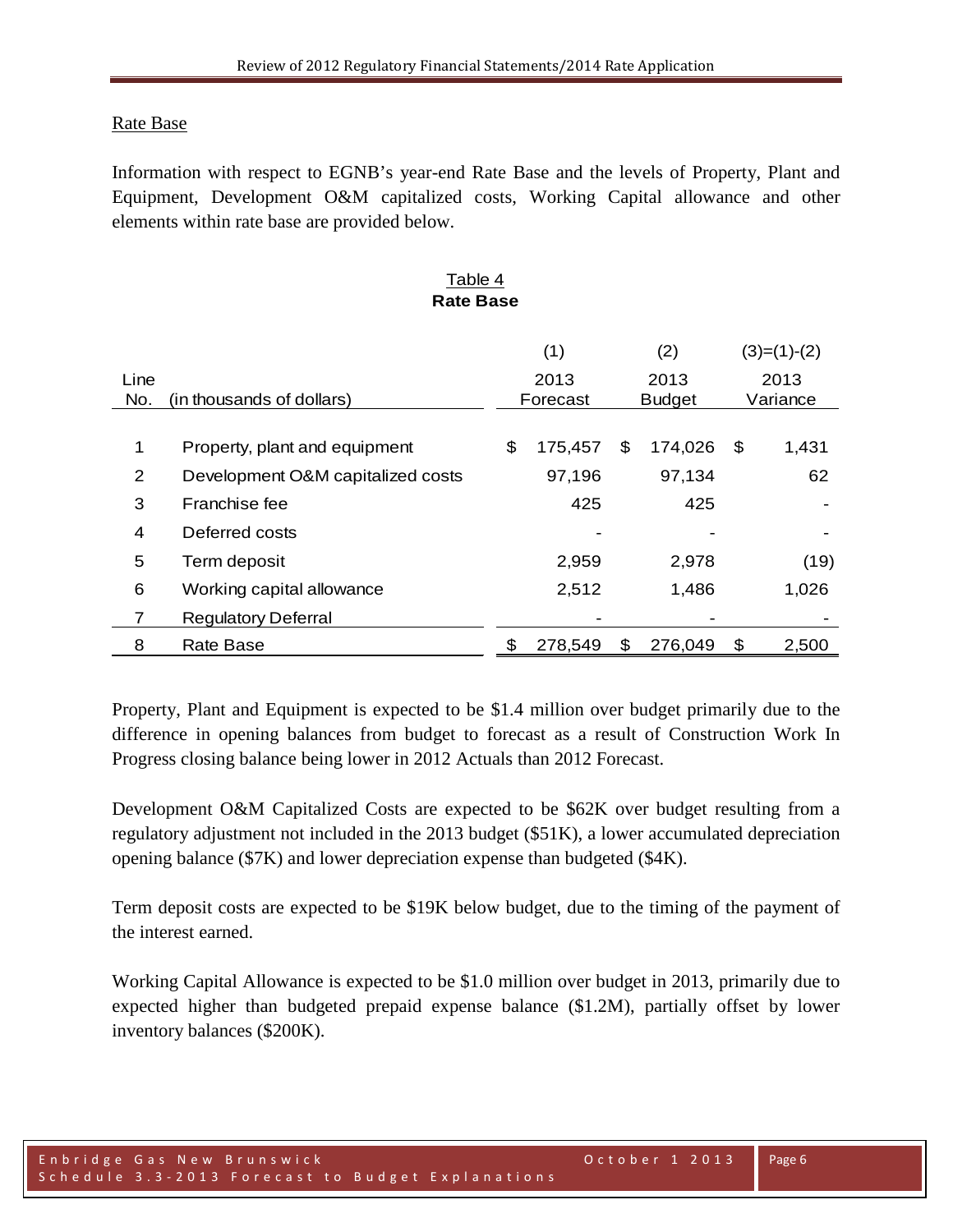# Other Regulated Assets & Liabilities

Information with respect to EGNB's Other Regulated Assets & Liabilities is provided below.

|      |                                                | (1)          |    | (2)           | $(3)=(1)-(2)$ |
|------|------------------------------------------------|--------------|----|---------------|---------------|
| Line |                                                | 2013         |    | 2013          | 2013          |
| No.  | (in thousands of dollars)                      | Forecast     |    | <b>Budget</b> | Variance      |
|      |                                                |              |    |               |               |
| 1    | <b>Other Regulated Assets</b>                  |              |    |               |               |
| 2    | Cash and Short Term Investments                | \$<br>12,508 | \$ | 10,717        | \$<br>1,791   |
| 3    | Accounts Receivable                            | 15,247       |    | 13,607        | 1,640         |
| 4    | Inventory                                      | 1,334        |    | 1,463         | (129)         |
| 5    | Long term Receivable                           | 4,279        |    | 2,992         | 1,287         |
| 6    | <b>Total Other Regulated Assets</b>            | \$<br>33,368 | \$ | 28,779        | \$<br>4,589   |
|      |                                                |              |    |               |               |
| 7    | <b>Other Regulated Liabilities</b>             |              |    |               |               |
| 8    | Short Term Indebtedness                        | \$           | \$ |               | \$            |
| 9    | Due to Affliated Companies                     | 11,747       |    | 9,712         | 2,035         |
| 10   | <b>Accounts Payable</b>                        | 9,527        |    | 4,983         | 4,544         |
| 11   | Long Term Payable                              | 3,061        |    |               | 3,061         |
| 12   | Long Term Deferred Post Employment Liabilities | 1,026        |    | 2,464         | (1, 438)      |
|      |                                                |              |    |               |               |
| 13   | <b>Total Other Regulated Liabilities</b>       | \$<br>25,361 | S  | 17,159        | \$<br>8,202   |

# Table 5 **Other Regulated Assets & Liabilities**

Other Regulated Assets & Liabilities are a function of the annual operations of EGNB and fluctuate with changes in operating revenues and expenses.